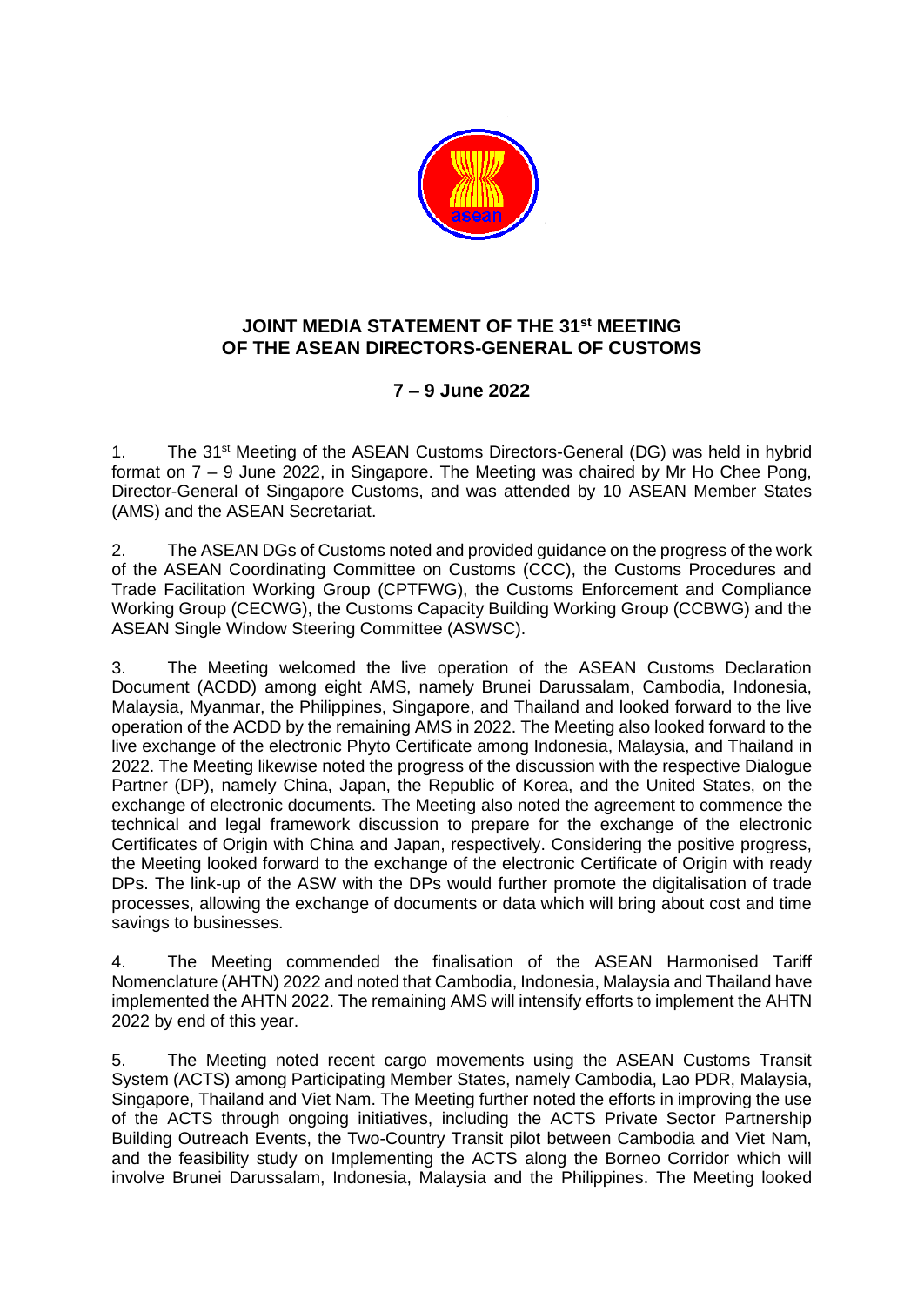forward to having more cargo movements using the ACTS with more diversified stakeholders. The Meeting also looked forward to the ACTS live operation in Myanmar in 2023.

6. The Meeting was pleased to adopt the Joint Action Plan (JAP) on the Mutual Recognition Arrangement (MRA) of Authorised Economic Operator (AEO) Programmes of ASEAN Member States. The Meeting looked forward to the signing of the ASEAN AEO Mutual Recognition Arrangement (AAMRA) by 2022 with a view to commencing the pathfinder programme with ready AMS by 2023.

7. The Meeting noted the progress of the discussion on the Low-Value Shipments (LVS) and looked forward to the conclusion of the feasibility study on the simplification of customs procedures for LVS, which could include the simplification of documents and data elements required for the purpose of faster release and clearance of the low-value consignments, among others.

8. The Meeting held consultation sessions with Australia, China, Japan, the Republic of Korea and the World Customs Organisation (WCO) to exchange best practices and experiences on customs-related issues, including cross-border electronic commerce, development of AEO MRA, digitalisation of Customs procedures, pre-arrival processing, risk management, circularity and Green Customs which are critical to support ASEAN's progress of customs simplification and modernisation. The Meeting looked forward to deepening cooperation with DPs in those areas, among others.

9. The Meeting also held consultation sessions with private sector representatives from the ASEAN Business Advisory Council, the EU-ASEAN Business Council, and the US-ASEAN Business Council to strengthen Customs-to-Business partnerships in the region. The consultation sessions underlined the close engagement between customs and the private sector as a collective effort in deepening ASEAN economic integration, enhancing intra-ASEAN trade, and strengthening supply chain connectivity, in line with the ASEAN Economic Community Blueprint 2025.

10. With the reopening of borders, the Meeting encouraged the Customs administrations of AMS to facilitate the smooth and secure flow of goods and trade, which remain critical to the region's recovery and growth. The Meeting underlined the vital role that the customs has played in mitigating the impacts of the pandemic and encouraged customs to continue being a pillar for the development and prosperity of ASEAN.

11. The Meeting is committed to implementing the ASEAN Economic Community (AEC) Blueprint 2025, including enhancing connectivity cooperation in the digital era. The Meeting also noted the need to intensify work that minimises disruption to, and enhances the resilience of supply chains, and improves trade connectivity. To this end, the Meeting encouraged AMS to further improve the transparency of border measures and strengthen border agency cooperation and coordination which are critical in supporting the region's recovery.

సౌత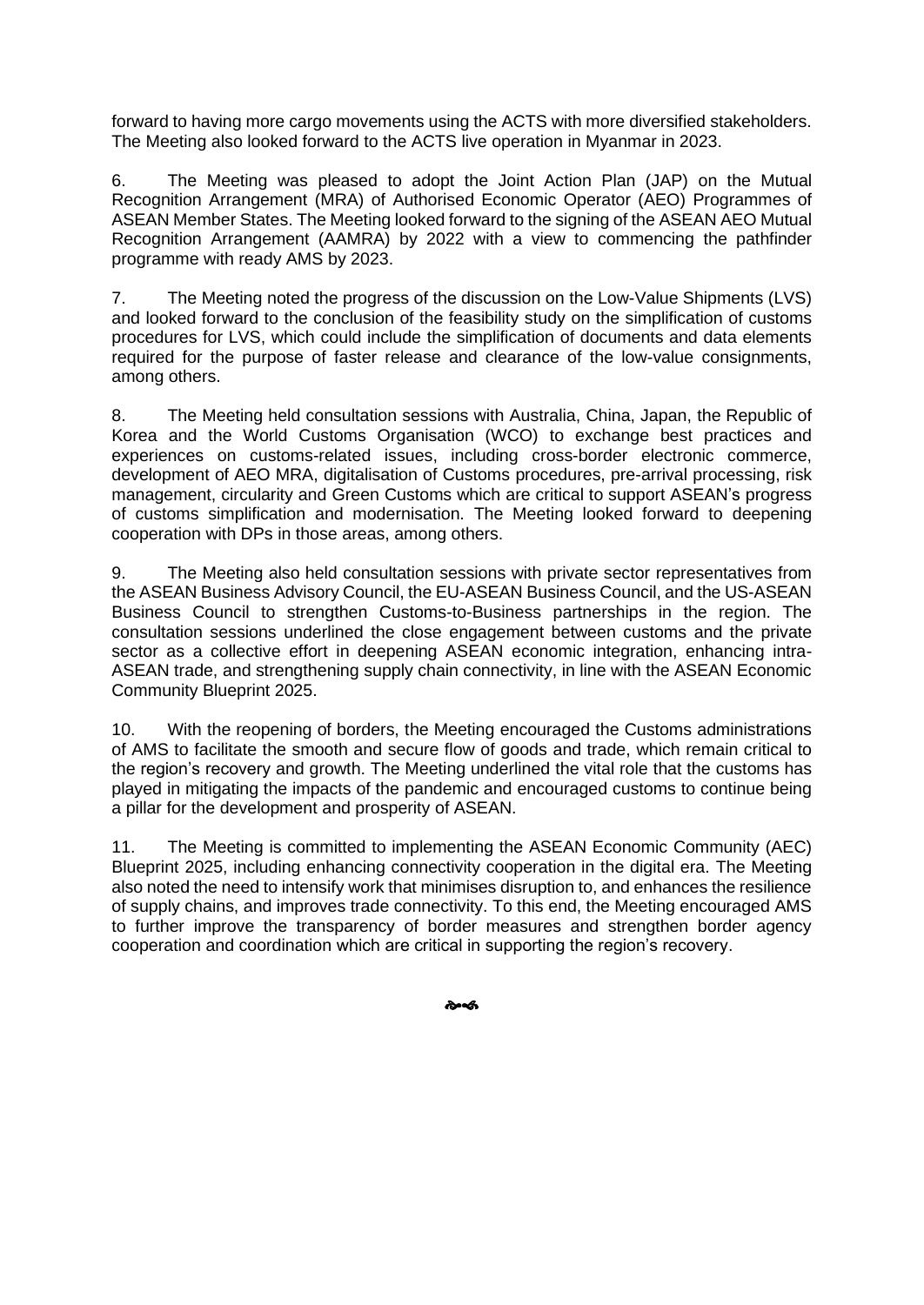## **(Official photos for use)**

Note: Media using the photos below please attribute to Singapore Customs



Heads of Delegation at the closing of the 31st Meeting of ASEAN Directors-General of Customs.



Director-General of Singapore Customs, Mr Ho Chee Pong, who is Chairperson of the 31st Meeting of the ASEAN DGs of Customs.